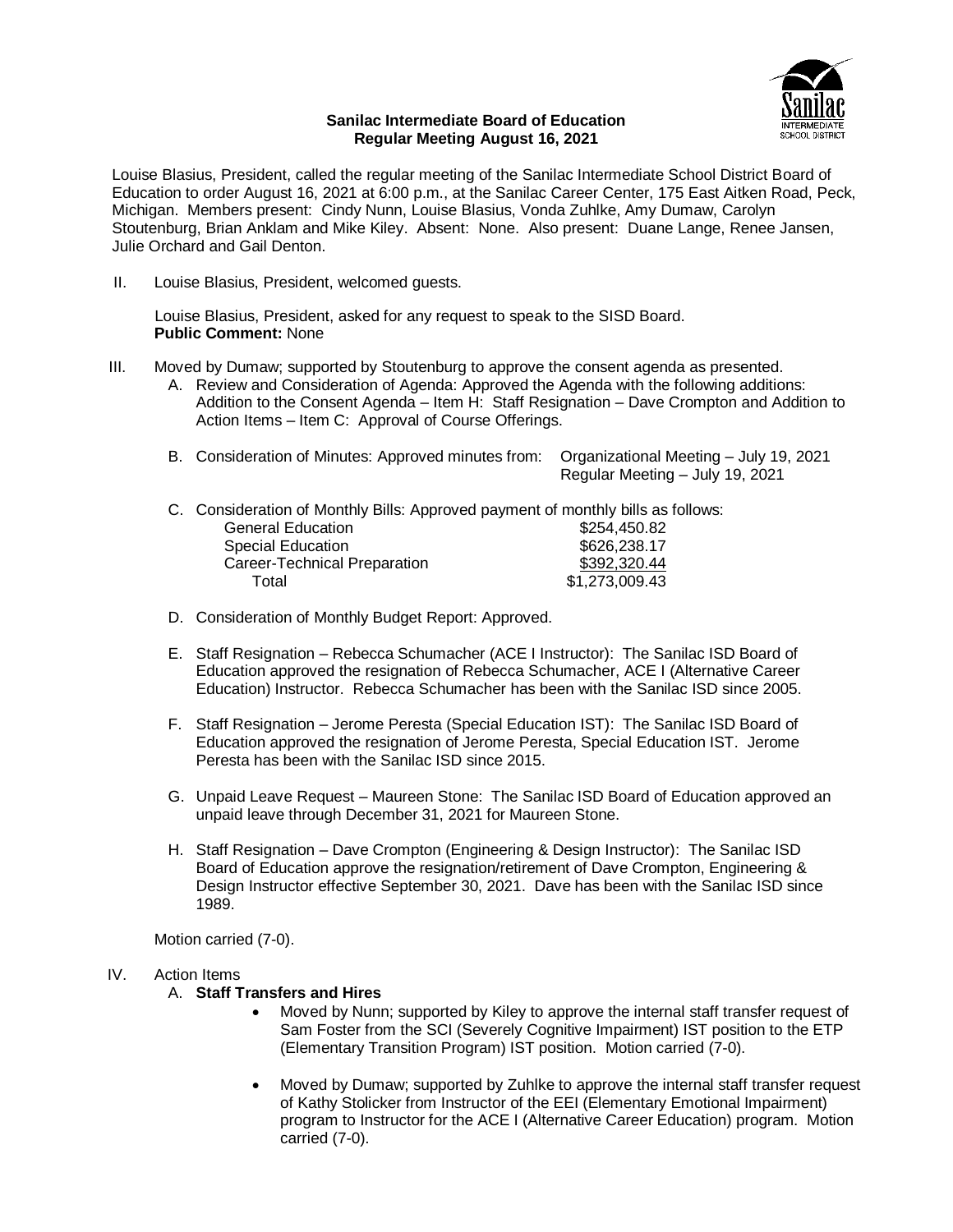- Moved by Kiley; supported by Anklam to approve the internal staff transfer request of Danielle Trowhill from SCI (Severely Cognitive Impairment) Instructor to the EEI (Elementary Emotional Impairment) Instructor. Motion carried (7-0).
- Moved by Nunn; supported by Anklam to hire Danielle Craig as a SCI (Severely Cognitive Impairment) IST. Motion carried (7-0).
- Moved by Kiley; supported by Zuhlke to hire Krystal Killinger as a SCI (Severely Cognitive Impairment) IST/ECSE (Early Childhood Special Education) IST. Motion carried (7-0).
- Moved by Dumaw; supported by Stoutenburg to hire Katie Parker as a SCI (Severely Cognitive Impairment) IST. Motion carried (7-0).
- Moved by Kiley; supported by Stoutenburg to hire Breanna Ripenbark as a Speech Language Pathologist. Motion carried (7-0).
- Moved by Anklam; supported by Zuhlke to hire Larissa Gerstenberger as the SCI (Severely Cognitive Impairment) Instructor. Motion carried (6-0 Abstained – 1 Conflict of Interest).
- Moved by Stoutenburg; supported by Dumaw to hire Marissa Perez as an IST (Instructional Support Technician). Motion carried (7-0).
- Moved by Dumaw; supported by Anklam to hire Tyler Crenshaw as an Engineering & Design Instructor. Motion carried (7-0).
- Moved by Nunn; supported by Anklam to hire Trisha Bussey as a Careers in Education IST. Motion carried (7-0).

#### **Posting**

 Moved by Kiley; supported by Dumaw to post for an IST (Instructional Support Technician) for the ETP (Elementary Transition Program). Motion Carried (7-0).

# B. **Thumb Education Contracts**

Moved by Anklam; supported by Dumaw to approve the Thumb Education Contracts as presented for Karolyn McEntee (Great Start Director), Kimberly Hurlburt (Great Start Liaison), Cori Stevens (PAT Parent Educator), Jessica Stokan (PAT Parent Educator) and Deanna Stone (PAT Parent Educator). Motion carried (7-0).

# C. **Approval of Course Offerings**

Moved by Nunn; supported by Kiley to approve the 2021-2022 Programs and Course Offerings as presented for in person instruction (Face-to-Face) and Virtual (if needed). Motion carried (7-0).

# V. **Administrative Reports:**

Duane Lange, Superintendent, presented his Administrative Report.

 Reviewed current Sanilac Career Center enrollment numbers with the Board of Education.

Renee Jansen, Special Education Director, presented her Administrative Report.

- Special Education start and dismissal times have been adjusted for the 2021-2022 school year. Arrival time is 8:15 a.m. and dismissal time is 2:50 p.m.
- 504 training was held last week with local districts.
- VI. **Local Board Reports:** The Sanilac ISD Board of Education members were given the opportunity to report back from the local school district Board of Education.